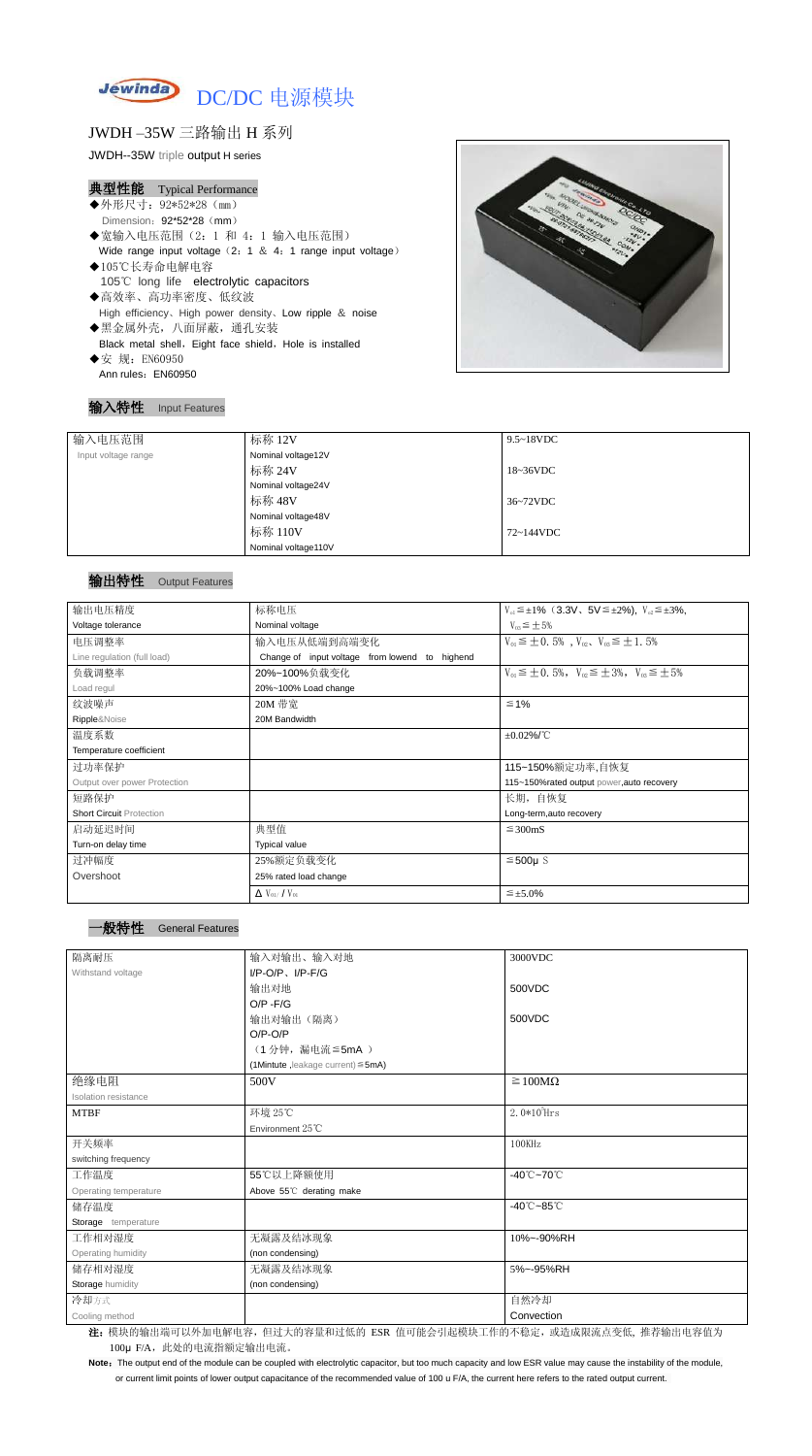

| 产<br>品型<br>号                       | 输入电压<br>Input voltage | 输出电压<br>Output voltage | 输出电流<br>Output current          | 输出电压精度<br>Output voltage | 纹波噪声<br>R&N | 效率<br>Efficiency |  |
|------------------------------------|-----------------------|------------------------|---------------------------------|--------------------------|-------------|------------------|--|
| Model No.                          | $V_{in}$              | V <sub>O</sub>         | Io                              | tolerance                | $V$ (p-p)mV |                  |  |
|                                    |                       | $+5V$                  | $0.50 - 5.00A$                  | $\pm 2\%$                | 100mV       |                  |  |
| JWDH35-12S5D5I                     |                       | $+5V$                  | $0.10 - 1.50A$                  | $\pm$ 5%                 | 100mV       | 78%              |  |
|                                    |                       | $-5V$                  | $0.10 - 0.50A$                  | $\pm$ 5%                 | 100mV       |                  |  |
|                                    |                       | $+5V$                  | $0.50 - 5.00A$                  | $\pm 2\%$                | 100mV       |                  |  |
| JWDH35-12S5D12I                    |                       | $+12V$                 | $0.04 - 0.42A$                  | $\pm 3\%$                | 120mV       | 80%              |  |
|                                    |                       | $-12V$                 | $0.04 - 0.42A$                  | $\pm 3\%$                | 120mV       |                  |  |
|                                    |                       | $+5V$                  | $0.50 - 5.00A$                  | $\pm 2\%$                | 100mV       |                  |  |
| JWDH35-12S5D15I                    |                       | $+15V$                 | $0.03 - 0.33A$                  | $\pm 3\%$                | 120mV       | 80%              |  |
|                                    |                       | $-15V$                 | $0.03 - 0.33A$                  | $\pm 3\%$                | 120mV       |                  |  |
|                                    | $9.5 - 18V$           | $+5V$                  | $0.50 - 5.00A$                  | $\pm 2\%$                | 100mV       |                  |  |
| JWDH35-12S5D24I                    |                       | $+24V$                 | $0.02 - 0.21A$                  | $\pm 3\%$                | 150mV       | 82%              |  |
|                                    |                       | $-24V$                 | $0.02 - 0.21A$                  | $\pm 3\%$                | 150mV       |                  |  |
|                                    |                       | $+12V$                 | $0.20 - 2.00A$                  | $\pm 1\%$                | 120mV       |                  |  |
| JWDH35-12S12D5I                    |                       | $+5V$                  | $0.04 - 0.40A$                  | $\pm$ 5%                 | 100mV       | 80%              |  |
|                                    |                       | $-5V$                  | $0.04 - 0.40A$                  |                          | 100mV       |                  |  |
|                                    |                       | $+24V$                 | $0.10 - 1.00A$                  | $\pm$ 5%<br>$\pm 1\%$    | 150mV       |                  |  |
| JWDH35-12S24D5I                    |                       |                        |                                 |                          |             | 81%              |  |
|                                    |                       | $+5V$<br>$-5V$         | $0.10 - 1.00A$<br>$0.1 - 1.00A$ | $\pm$ 5%                 | 100mV       |                  |  |
|                                    |                       |                        |                                 | $\pm$ 5%                 | 100mV       |                  |  |
| JWDH35-12S24D12I                   |                       | $+24V$                 | $0.10 - 1.00A$                  | $\pm 1\%$                | 150mV       | 84%              |  |
|                                    |                       | $+12V$                 | $0.05 - 0.46A$                  | $\pm 3\%$                | 120mV       |                  |  |
|                                    |                       | $-12V$                 | $0.05 - 0.46A$                  | $\pm 3\%$                | 120mV       |                  |  |
| JWDH35-12S5S12S-5I                 |                       | $+5V$                  | $0.50 - 5.00A$                  | $\pm 2\%$                | 100mV       | 79%              |  |
|                                    |                       | $+12V$                 | $0.05 - 0.50A$                  | $\pm 3\%$                | 120mV       |                  |  |
|                                    |                       | $-5V$                  | $0.08 - 0.80A$                  | $\pm$ 5%                 | 100mV       |                  |  |
|                                    |                       | $+5V$                  | $0.50 - 5.00A$                  | $\pm 2\%$                | 100mV       |                  |  |
| JWDH35-24S5D5I                     |                       | $+5V$                  | $0.10 - 1.50A$                  | $\pm$ 5%                 | 100mV       | 78%              |  |
|                                    |                       | $-5V$                  | $0.10 - 0.50A$                  | $\pm$ 5%                 | 100mV       |                  |  |
|                                    |                       | $+5V$                  | $0.50 - 5.00A$                  | $\pm 2\%$                | 100mV       |                  |  |
| JWDH35-24S5D12I                    |                       | $+12V$                 | $0.04 - 0.42A$                  | $\pm 3\%$                | 120mV       | 80%              |  |
|                                    |                       | $-12V$                 | $0.04 - 0.42A$                  | $\pm 3\%$                | 120mV       |                  |  |
| JWDH35-24S5D15I<br>JWDH35-24S5D24I | $18 - 36V$            | $+5V$                  | $0.50 - 5.00A$                  | $\pm 2\%$                | 100mV       |                  |  |
|                                    |                       | $+15V$                 | $0.03 - 0.33A$                  | $\pm 3\%$                | 120mV       | 80%              |  |
|                                    |                       | $-15V$                 | $0.03 - 0.33A$                  | $\pm 3\%$                | 120mV       |                  |  |
|                                    |                       | $+5V$                  | $0.50 - 5.00A$                  | $\pm 2\%$                | 100mV       |                  |  |
|                                    |                       | $+24V$                 | $0.02 - 0.21A$                  | $\pm 3\%$                | 150mV       | 82%              |  |
|                                    |                       | $-24V$                 | $0.02 - 0.21A$                  | $\pm 3\%$                | 150mV       |                  |  |
|                                    |                       | $+12V$                 | $0.20 - 2.00A$                  | $\pm 1\%$                | 120mV       |                  |  |
| JWDH35-24S12D5I                    |                       | $+5V$                  | $0.04 - 0.40A$                  | $\pm$ 5%                 | 100mV       | 80%              |  |
|                                    |                       | $-5V$                  | $0.04 - 0.40A$                  | $\pm$ 5%                 | 100mV       |                  |  |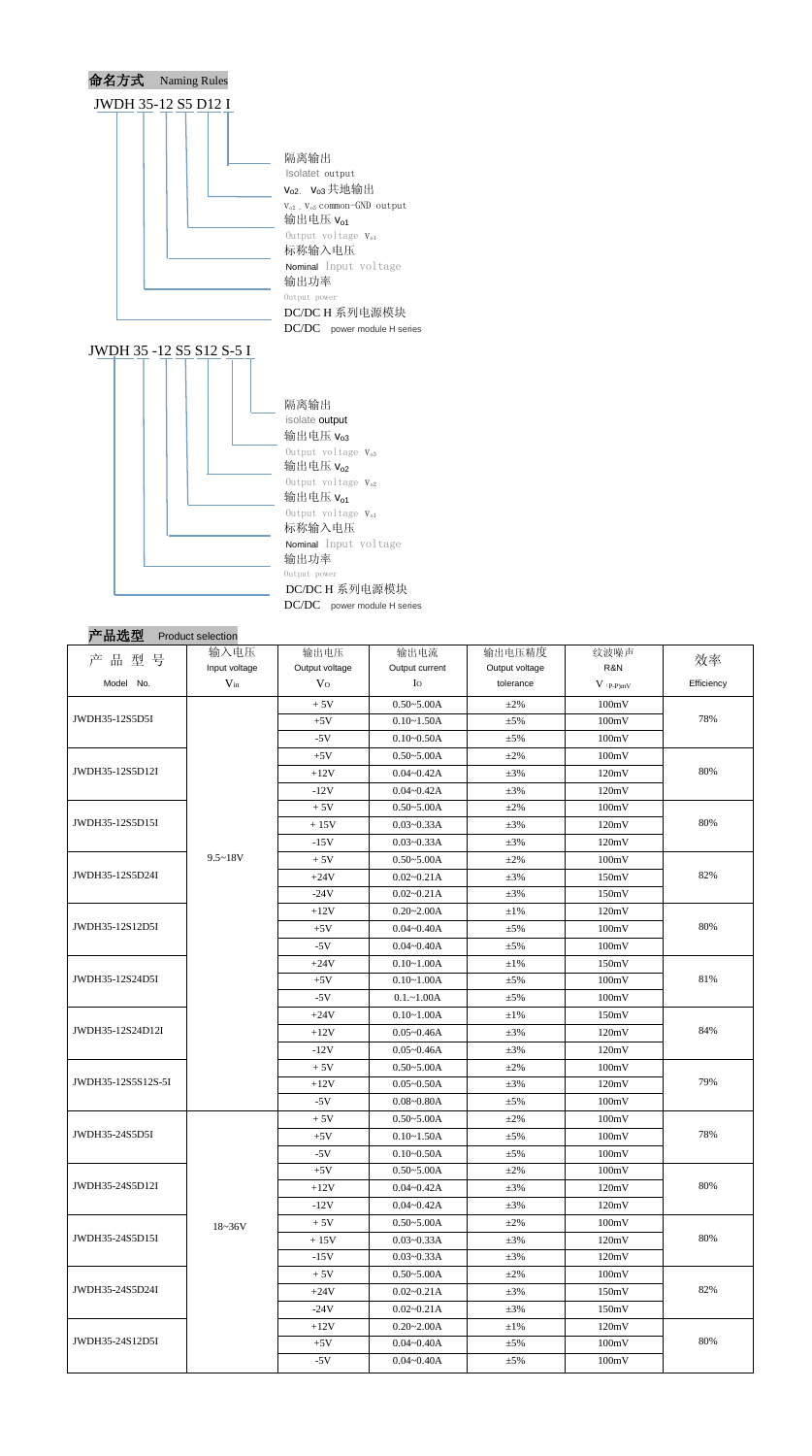|                     |            | $+24V$         | $0.10 - 1.00A$                   | $\pm 1\%$             | 150mV          |     |
|---------------------|------------|----------------|----------------------------------|-----------------------|----------------|-----|
| JWDH35-24S24D5I     |            | $+5V$          | $0.10 - 1.00A$                   | $\pm$ 5%              | 100mV          | 81% |
|                     |            | $-5V$          | $0.1 - 1.00A$                    | $\pm$ 5%              | 100mV          |     |
|                     |            | $+24V$         | $0.10 - 1.00A$                   | $\pm 1\%$             | 150mV          |     |
| JWDH35-24S24D12I    | $18 - 36V$ | $+12V$         | $0.05 - 0.46A$                   | $\pm 3\%$             | 120mV          | 84% |
|                     |            | $-12V$         | $0.05 - 0.46A$                   | $\pm 3\%$             | 120mV          |     |
|                     |            | $+5V$          | $0.50 - 5.00A$                   | $\pm 2\%$             | 100mV          |     |
| JWDH35-24S5S12S-5I  |            | $+12V$         | $0.05 - 0.50A$                   | $\pm 3\%$             | 120mV          | 79% |
|                     |            | $-5V$          | $0.08 - 0.80A$                   | $\pm$ 5%              | 100mV          |     |
| JWDH35-48S5D5I      |            | $+5V$          | $0.50 - 5.00A$                   | $\pm 2\%$             | 100mV          | 78% |
|                     |            | $+5V$          | $0.10 - 1.50A$                   | $\pm$ 5%              | 100mV          |     |
|                     |            | $-5V$<br>$+5V$ | $0.10 - 0.50A$<br>$0.50 - 5.00A$ | $\pm$ 5%<br>$\pm 2\%$ | 100mV<br>100mV |     |
| JWDH35-48S5D12I     |            | $+12V$         | $0.04 - 0.42A$                   | $\pm 3\%$             | 120mV          | 80% |
|                     |            | $-12V$         | $0.04 - 0.42A$                   | $\pm 3\%$             | 120mV          |     |
|                     |            | $+5V$          | $0.50 - 5.00A$                   | $\pm 2\%$             | 100mV          |     |
| JWDH35-48S5D15I     |            | $+15V$         | $0.03 - 0.33A$                   | $\pm 3\%$             | 120mV          | 80% |
|                     |            | $-15V$         | $0.03 - 0.33A$                   | $\pm 3\%$             | 120mV          |     |
|                     |            | $+5V$          | $0.50 - 5.00A$                   | $\pm 2\%$             | 100mV          |     |
| JWDH35-48S5D24I     |            |                |                                  |                       |                | 82% |
|                     |            | $+24V$         | $0.02 - 0.21A$                   | $\pm 3\%$             | 150mV          |     |
|                     | 36~72V     | $-24V$         | $0.02 - 0.21A$                   | $\pm 3\%$             | 150mV          |     |
|                     |            | $+12V$         | $0.20 - 2.00A$                   | $\pm1\%$              | 120mV          |     |
| JWDH35-48S12D5I     |            | $+5V$          | $0.04 - 0.40A$                   | $\pm$ 5%              | 100mV          | 80% |
|                     |            | $-5V$          | $0.04 - 0.40A$                   | $\pm$ 5%              | 100mV          |     |
|                     |            | $+24V$         | $0.10 - 1.00A$                   | $\pm 1\%$             | 150mV          |     |
| JWDH35-48S24D5I     |            | $+5V$          | $0.10 - 1.00A$                   | $\pm$ 5%              | 100mV          | 81% |
|                     |            | $-5V$          | $0.1 - 1.00A$                    | $\pm 5\%$             | 100mV          |     |
| JWDH35-48S24D12I    |            | $+24V$         | $0.10 - 1.00A$                   | $\pm 1\%$             | 150mV          |     |
|                     |            |                |                                  |                       |                | 84% |
|                     |            | $+12V$         | $0.05 - 0.46A$                   | $\pm 3\%$             | 120mV          |     |
|                     |            | $-12V$         | $0.05 - 0.46A$                   | $\pm 3\%$             | 120mV          |     |
| JWDH35-48S5S12S-5I  |            | $+5V$          | $0.50 - 5.00A$                   | $\pm 2\%$             | 100mV          |     |
|                     |            | $+12V$         | $0.05 - 0.50A$                   | $\pm 3\%$             | 120mV          | 78% |
|                     |            | $-5V$          | $0.08 - 0.80A$                   | $\pm 5\%$             | 100mV          |     |
| JWDH35-110S5D5I     |            | $+5V$          | $0.50 - 5.00A$                   | $\pm 2\%$             | 100mV          |     |
|                     |            | $+5V$          | $0.10 - 1.50A$                   | $\pm$ 5%              | 100mV          | 80% |
|                     |            | $-5V$          | $0.10 - 0.50A$                   | $\pm 5\%$             | 100mV          |     |
|                     |            | $+5V$          | $0.50 - 5.00A$                   |                       | 100mV          |     |
|                     |            |                |                                  | $\pm 2\%$             |                | 80% |
| JWDH35-110S5D12I    |            | $+12V$         | $0.04 - 0.42A$                   | $\pm 3\%$             | 120mV          |     |
|                     |            | $-12V$         | $0.04 - 0.42A$                   | $\pm 3\%$             | 120mV          |     |
|                     |            | $+5V$          | $0.50 - 5.00A$                   | $\pm 2\%$             | 100mV          |     |
| JWDH35-110S5D15I    |            | $+15V$         | $0.03 - 0.33A$                   | $\pm 3\%$             | 120mV          | 82% |
|                     |            | $-15V$         | $0.03 - 0.33A$                   | $\pm 3\%$             | 120mV          |     |
|                     |            | $+5V$          | $0.50 - 5.00A$                   | $\pm 2\%$             | 100mV          |     |
| JWDH35-110S5D24I    |            | $+24V$         | $0.02 - 0.21A$                   | $\pm 3\%$             | 150mV          | 80% |
|                     |            |                |                                  |                       |                |     |
|                     | 72~144V    | $-24V$         | $0.02 - 0.21A$                   | $\pm 3\%$             | 150mV          |     |
| JWDH35-110S12D5I    |            | $+12V$         | $0.20 - 2.00A$                   | $\pm 1\%$             | 120mV          |     |
|                     |            | $+5V$          | $0.04 - 0.40A$                   | $\pm$ 5%              | 100mV          | 81% |
|                     |            | $-5V$          | $0.04 - 0.40A$                   | $\pm$ 5%              | 100mV          |     |
| JWDH35-110S24D5I    |            | $+24V$         | $0.10 - 1.00A$                   | $\pm 1\%$             | 150mV          |     |
|                     |            | $+5V$          | $0.10 - 1.00A$                   | $\pm 5\%$             | 100mV          | 84% |
|                     |            |                |                                  |                       |                |     |
|                     |            | $-5V$          | $0.1 - 1.00A$                    | $\pm$ 5%              | 100mV          |     |
|                     |            | $+24V$         | $0.10 - 1.00A$                   | $\pm 1\%$             | 150mV          |     |
| JWDH35-110S24D12I   |            | $+12V$         | $0.05 - 0.46A$                   | $\pm 3\%$             | 120mV          | 79% |
|                     |            | $-12V$         | $0.05 - 0.46A$                   | $\pm 3\%$             | 120mV          |     |
|                     |            | $+5V$          | $0.50 - 5.00A$                   | $\pm 2\%$             | 100mV          |     |
| JWDH35-110S5S12S-5I |            | $+12V$         | $0.05 - 0.50A$                   | $\pm 3\%$             | 120mV          | 79% |
|                     |            | $-5V$          | $0.08 - 0.80A$                   | $\pm$ 5%              | 100mV          |     |
|                     |            |                |                                  |                       |                |     |

注:因篇幅有限,以上只是部分产品列表,若需列表以外产品,请与本公司销售部联系。

输出纹波噪声(峰-峰值)的测量,请参照模块测试说明中介绍的方法进行。

Note: :Due to space limitations ,the above list is only for some products, If other than a list of products, please contact the Company's sales department.

Output ripple noise measurement (peak - peak), please refer to the module test notes method is introduced.